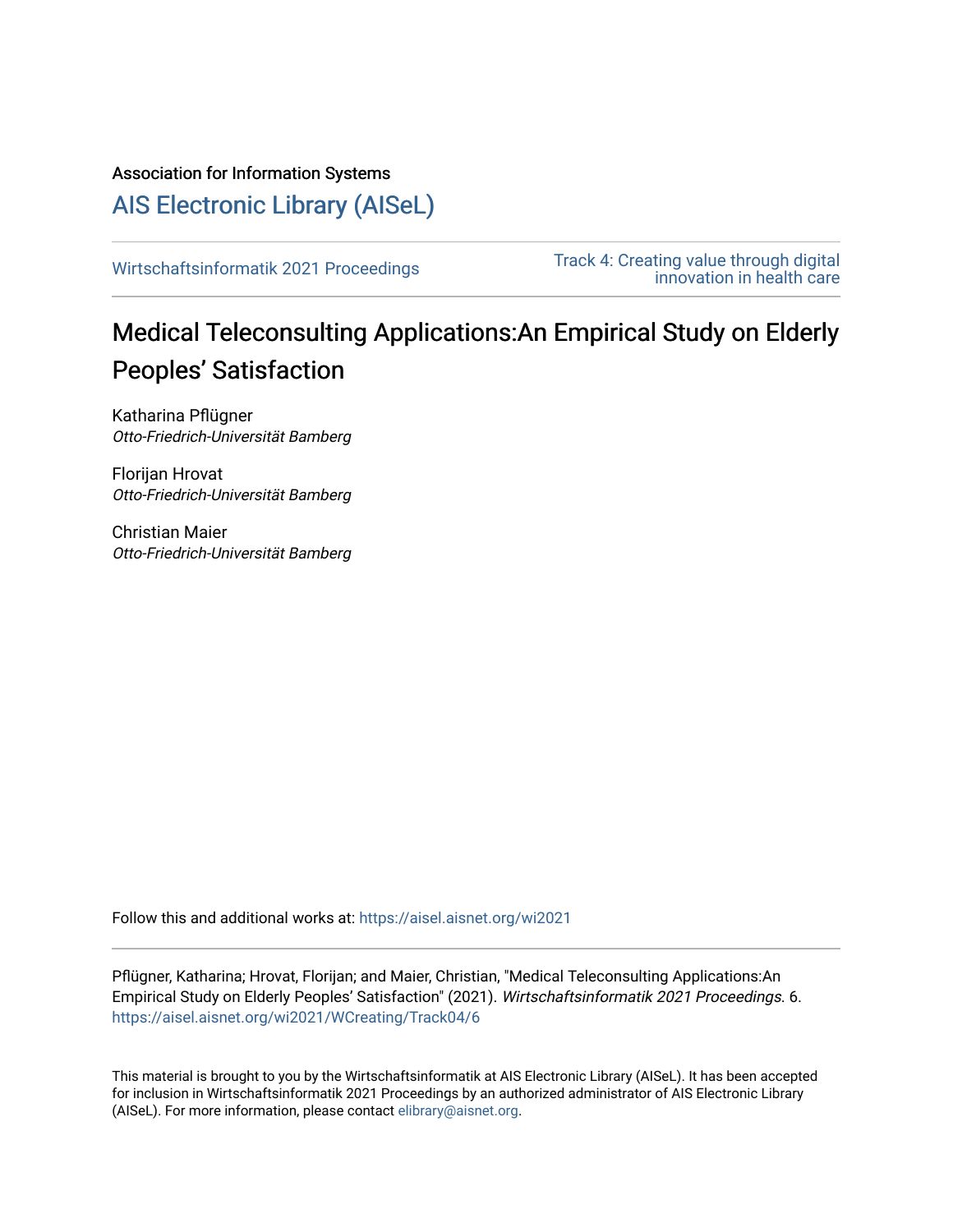# **Medical Teleconsulting Applications: An Empirical Study on Elderly Peoples' Satisfaction**

Katharina Pflügner<sup>1</sup>, Florijan Hrovat<sup>1</sup>, Christian Maier<sup>1</sup>

<sup>1</sup> University of Bamberg, Information Systems and Services, Bamberg, Germany [katharina.pfluegner@uni-bamberg.de](mailto:katharina.pfluegner@uni-bamberg.de) [florijan.hrovat@protonmail.com](mailto:florijan.hrovat@protonmail.com) christian.maier@uni-bamberg.de

**Abstract.** Medical teleconsulting applications improve the accessibility, increase the quality and reduce the costs of healthcare services especially for elderly people. Despite these benefits, such applications are still at an early state of diffusion. As the intention to use teleconsulting applications depends on the users' satisfaction, we aim to reveal the application features of teleconsulting applications that lead to user satisfaction. Based on the theory of attractive quality, we argue that application features can be classified into different categories, depending on how well they achieve user satisfaction. We identify 17 application features and conduct a quantitative study with 87 elderly people for categorization. The results show how each application feature affects elderly peoples' satisfaction and dissatisfaction with teleconsulting applications, and we derive recommendations for future teleconsulting application development.

**Keywords:** Telemedicine, elderly people, Kano analysis, theory of attractive quality (TAQ), application features.

# **1 Introduction**

Overburdening the health care system through excessive visits to physicians, a shortage of specialists and health workers [1], an increase in chronic diseases due to the demographic change [2], and a global pandemic – the challenges that face the health care system are manifold [3]. A digital solution in the form of medical teleconsulting applications are a possibility to relieve the burden on the health care system as these applications have several positive potentials: improve the accessibility, increase the quality, and reduce the costs of healthcare services [4]. For the US, it is expected that 4.3 billion US dollars can be saved annually [5]. However, not all studies confirmed these positive effects [6], highlighting a need to better understand the use of teleconsulting applications. Teleconsulting applications, connecting physicians and patients, offer a virtual visit to a physician via the mobile smart device and physicians can examine and make a diagnosis of patients describing their symptoms, which might be supported by live video and further application features [5]. Teleconsulting applications become increasingly important in the existing Covid-19 pandemic [7] as they prevent infections associated with person-to-person visits to physicians, but their

16th International Conference on Wirtschaftsinformatik, March 2021, Essen, Germany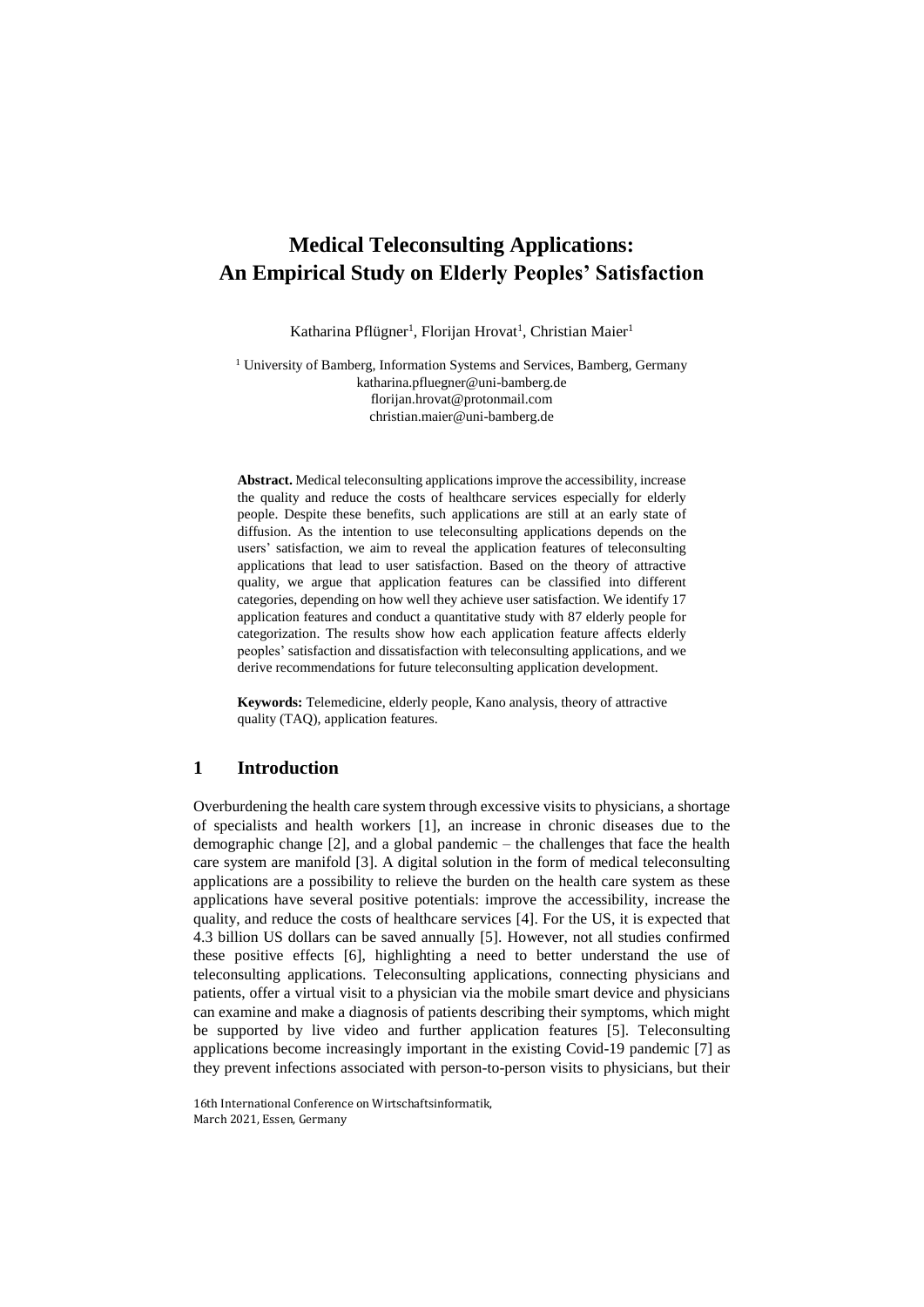widespread implementation in daily practice is still pending and several promising applications are at an early stage of diffusion [4]. For elderly people, teleconsulting applications are a double-edged sword as their usage decreases the risk of infection, but their usage comes with challenges due to the new technology [8]. A key factor for the success of technologies, i.e. teleconsulting applications in daily practice, is that the users, i.e. patients, need to be satisfied with the technology [9]. There is a consensus in previous research showing that only satisfied users have intentions to use the technology, so that it is relevant to unfold which factors drive user satisfaction [10].

Therefore, our approach is to examine the factors that are relevant for user satisfaction by identifying and categorizing different application features of teleconsulting applications. In terms of potential patients, we focus on the baby boomer generation (1946-1969), a subpopulation of the elderly people, which already represents a large part of the population [11] and will be a major challenge for health systems in the future due to age-related health problems [12]. Thus, we ask:

### *Which application features are relevant for elderly peoples' satisfaction with teleconsulting applications?*

We base on the theory of attractive quality (TAQ) [13] to reveal how the application features are related to user satisfaction and dissatisfaction and conduct a Kano analysis, which enables to reveal unexpressed wishes of the elderly people regarding the application features. The findings on the respective features make a relevant contribution to the design of teleconsulting applications, the exploitation of the potentials of teleconsulting, and the improvement of the application development.

# **2 Theoretical Background**

In this section, we will outline prior research in the stream of telemedicine and illustrate specific aspects of elderly people that are relevant for the satisfaction with technologies such as teleconsulting applications.

#### **2.1 Telemedicine**

Telemedicine refers to the delivery of health care services from a distance, where health care professionals and patients exchange valid information for diagnosis, treatment and prevention of diseases and injuries by using technologies [14]. Thus, telemedicine enables the evaluation, diagnosis, treatment, monitoring, counselling and follow-up care of patients without geographical limitations [15]. There is evidence of the feasibility of telemedicine as a clinically effective substitute for personal care in an increasingly wide range of applications and environments. In terms of diagnostic accuracy, for example, there is substantial empirical indication of the equivalence of virtual and personal physician visits [16].

A more specific form of telemedicine are teleconsulting applications, which belong to mHealth [15], i.e. medical and public health services that are supported by mobile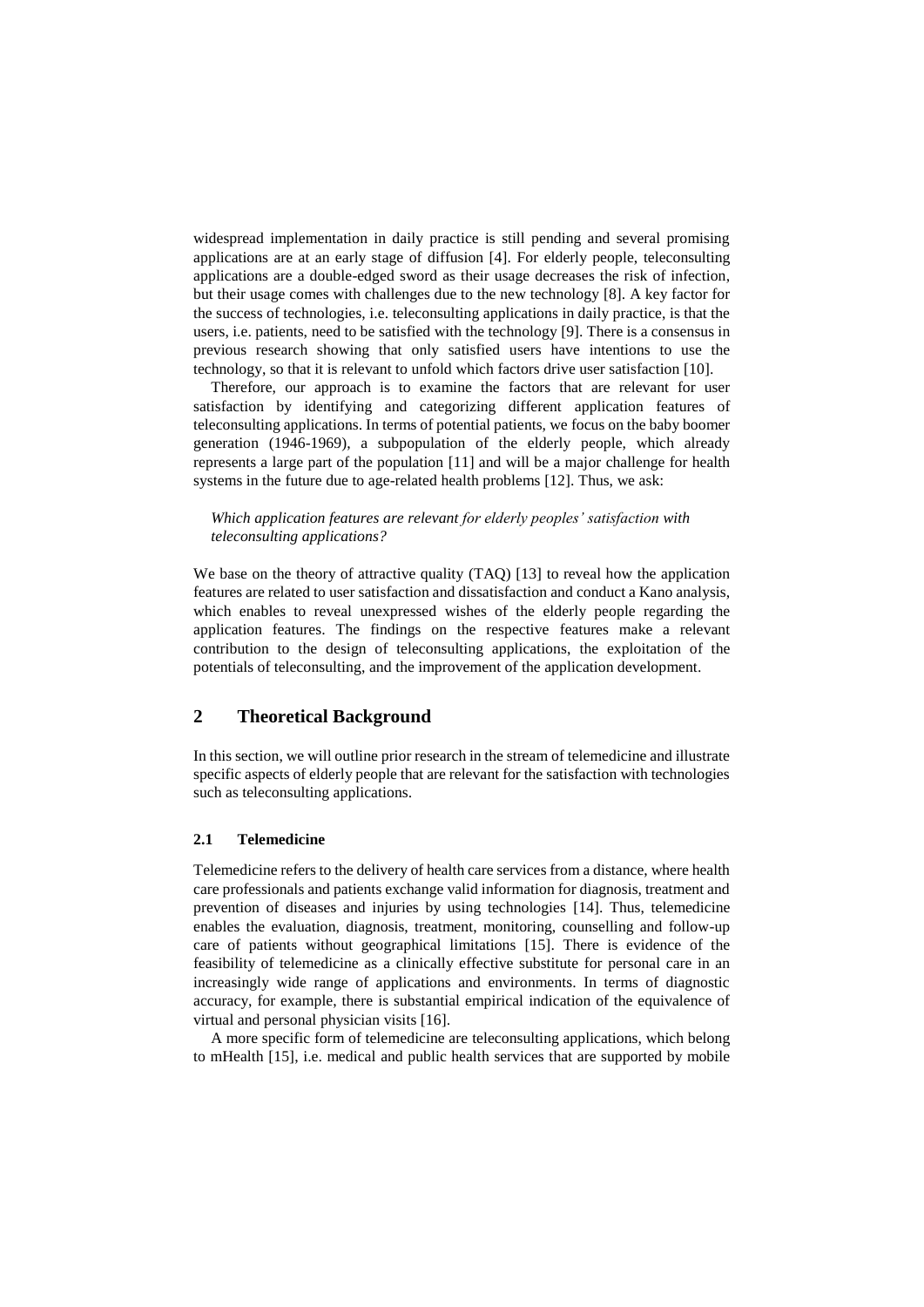smart devices such as smartphones [17]. With teleconsulting applications, a virtual visit to the physician is made possible via the mobile smart device as this system offers physicians the possibility to examine patients' symptoms by real-time interaction, e.g. video conferencing [5, 18]. Thus, the teleconsulting application supports the remote exchange between the physician and the patient. This form of telemedicine has reduced the technological barriers and costs for the development of telemedicine applications, as a smartphone is available to an increasing part of the population.

## **2.2 Elderly People and Technologies**

An important user group of teleconsulting applications are elderly people, as they already represent a large part of the population [11] and their health provision will be a major challenge for health systems in the future due to the demographic change and age-related health problems [12]. Elderly people differ from younger people in terms of technology adoption and usage as on average especially elderly people are more likely than younger ones to try to maintain their status quo [19], e.g. person-to-person visits of physicians, evade new innovations due to fear of technology [8]. Moreover, although elderly people are a diverse societal group and there are interindividual differences, research finds that they are mainly driven by utilitarian factors, e.g. effectiveness and utility of the technology, rather than hedonic factors to adopt and use technology [8]. Research highlighted the importance of age-sensitive design of technologies as an important aspect of IS research [20]. In terms of teleconsulting applications, the design can differ between the applications due to the implementation of different application features, e.g. whether patients can exchange their experience with other patients who have a similar state of health in the application.

Due to these aspects, we focus on elderly people as one user group of teleconsulting applications and aim to reveal application features that lead to user satisfaction of elderly people. User satisfaction increases the intention to use the technology [9], which is the requirement for the widespread deployment of the teleconsulting potentials. In specific, we focus on the baby boomer generation, a subpopulation of elderly people, of which 81 percent use a smartphone [21] and thereby have an access to the teleconsulting application. To reveal how the application features are related to user satisfaction, we rely on the theory of attractive quality (TAQ) and conduct a Kano analysis, which is an established way to study factors relevant for satisfaction and dissatisfaction.

# **3 Theory of Attractive Quality**

Kano [13] developed the theory of attractive quality (TAQ) to better explain the influence of different attributes on customer satisfaction. The theory is based on the assumption that customer satisfaction is not necessarily proportional to the functionality of a product. This means that customers are not necessarily the more satisfied the more functional the product is or the more dissatisfied the less functional the product is [22]. An essential feature of this theory is that it categorizes different attributes according to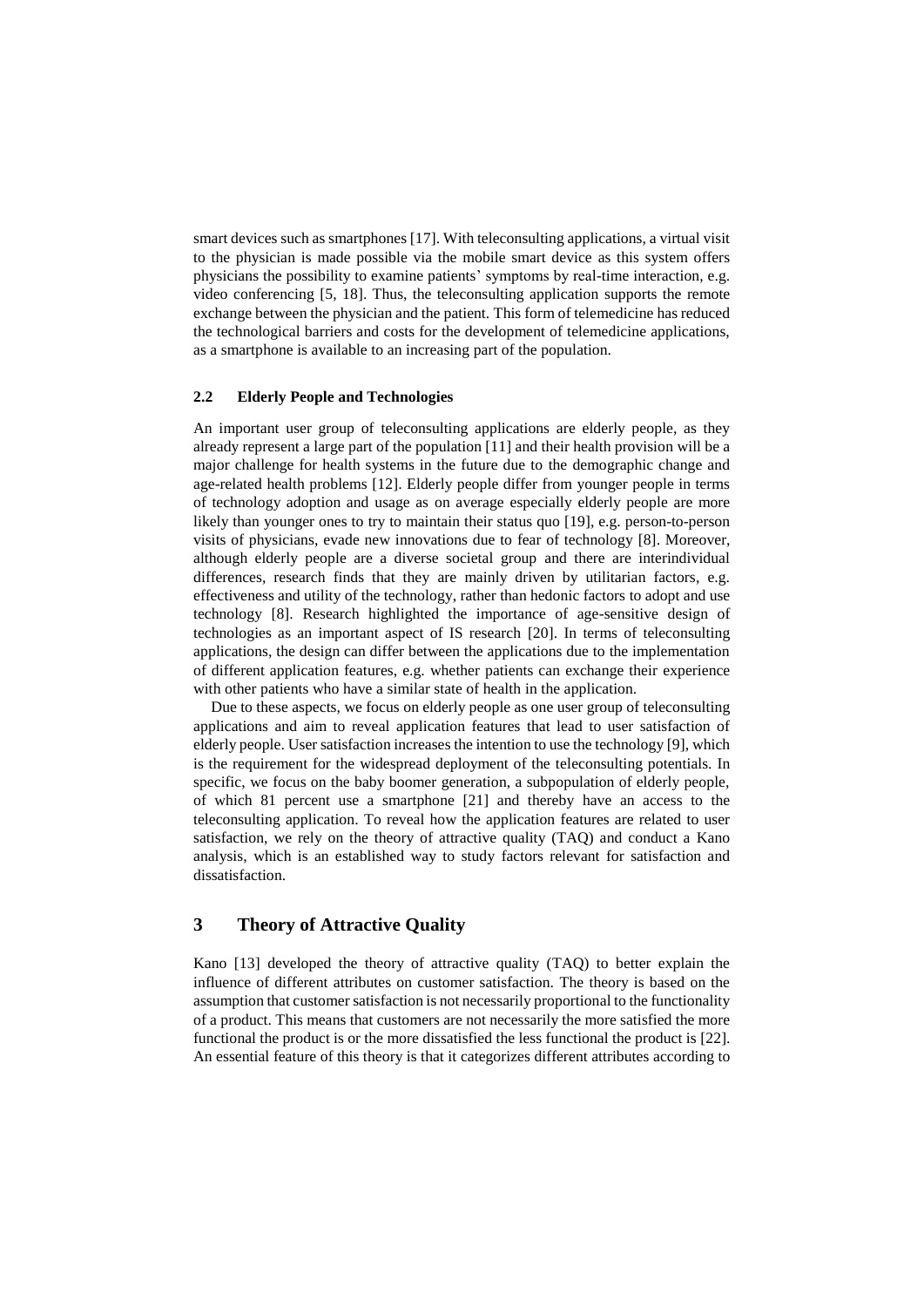how well they are able to achieve customer satisfaction [23]. The attributes can be grouped into five different categories, each of which has a different impact on customer satisfaction [24] (see Figure 1). Customers take must-be (M) attributes for granted as long as they are fulfilled. However, if the product does not sufficiently meet these attributes, customers will be dissatisfied. In the case of one-dimensional (O) attributes, their fulfilment is positively and linearly related to the degree of customer satisfaction. The higher the degree of fulfillment, the higher the degree of customer satisfaction and vice versa. The fulfillment of attractive (A) attributes, leads to a disproportionate level of satisfaction. However, the absence of these attributes does not lead to dissatisfaction, as customers do not expect them [23]. Indifferent (I) attributes are indifferent towards the customer, i.e. the customer is neither satisfied nor dissatisfied with whether the product meets this attribute or not. Reverse (R) attributes indicate that the judgment of functional and dysfunctional was the opposite of what the customer expects. With questionable (Q) attributes, there is a contradiction in the customer's answers to the questions [22].





The TAQ offers an opportunity to investigate attributes that lead to satisfaction with a product and provides a valuable orientation in tradeoff situations during the product development phase to achieve satisfaction [25]. Existing research has shown the usefulness of basing on the TAQ for studying product features and their influence on user satisfaction in information systems research such as mobile feedback tool features [26] as well as mobile security and antivirus features [27]. In our paper, we focus on attributes, i.e. application features, which lead to customer satisfaction, i.e. user satisfaction with the product, i.e. teleconsulting applications. A high level of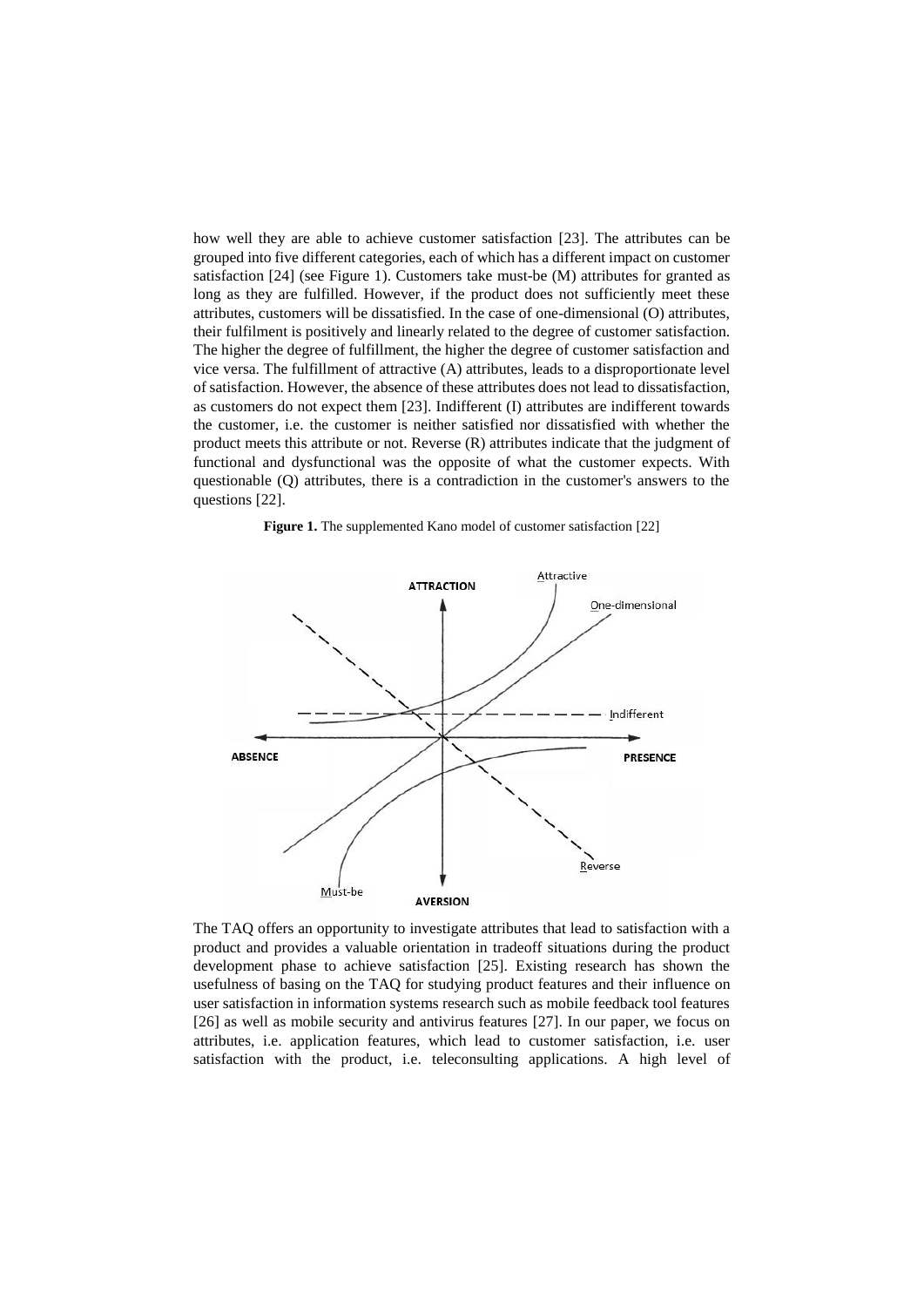satisfaction has a positive effect on the acceptance and the intention to use the teleconsulting applications. Accordingly, meeting the application features that are relevant for user satisfaction is an important means for the diffusion of teleconsulting applications.

# **4 Method**

To study application features that are relevant for the satisfaction of elderly people with teleconsulting applications we base on the TAQ and follow the main steps of a Kano analysis[28]. The Kano analysis is an appropriate means to identify application features of teleconsulting applications and to study the also non-proportional relationship between the features and user satisfaction. This is based on the fact that the analysis is theoretically grounded in the TAQ and enables the categorization of the application features into the different before mentioned categories. Closely linking theory and method provides an essential understanding of the features' relevance for user satisfaction from a research, but also a practice perspective [29].

#### **4.1 Identification of Application Features**

The starting point for the Kano analysis is the identification of application features of teleconsulting applications. For doing so, we took a three-step exploratory approach consisting of a literature search, review of the applications and their functionalities available in the application store and expert interviews, which led to a comprehensive list of application features (see Table 1).

Within the literature search, the database Business Source Ultimate, the Top 3 Health IS Journals (Journal of American Medical Informatics Association, International Journal of Medical Informatics, Journal of Medical Internet Research), the Senior Scholars' Basket of Journals as well as the proceedings of the conferences ICIS, ECIS, HICSS, PACIS and AMCIS were searched with the search terms telemedicine, mobile applications, and remote diagnosis to extract relevant application features. Based on the literature search, we identified and focused on one article [30] to be especially relevant for identifying the application features due to its content relevance and publication in a leading Health IS journal (JAMIA), where the major contributions are likely to appear [31]. The list of relevant application features was extended based on a review by reading through the functional descriptions inside the teleconsulting applications that are available in the application store. Subsequently, three expert interviews were conducted to verify the application features of the two prior steps and to identify further application features. Two of the interviewees do research in the field of telemedicine and one interviewee is responsible for the strategic assurance of a telemedicine project in practice. The main areas of responsibility of the latter interviewee include the operative project management of the telemedicine project, i.e. operation, further development, problem solving, preparation and support. An overview of all identified application features is given in Table 1.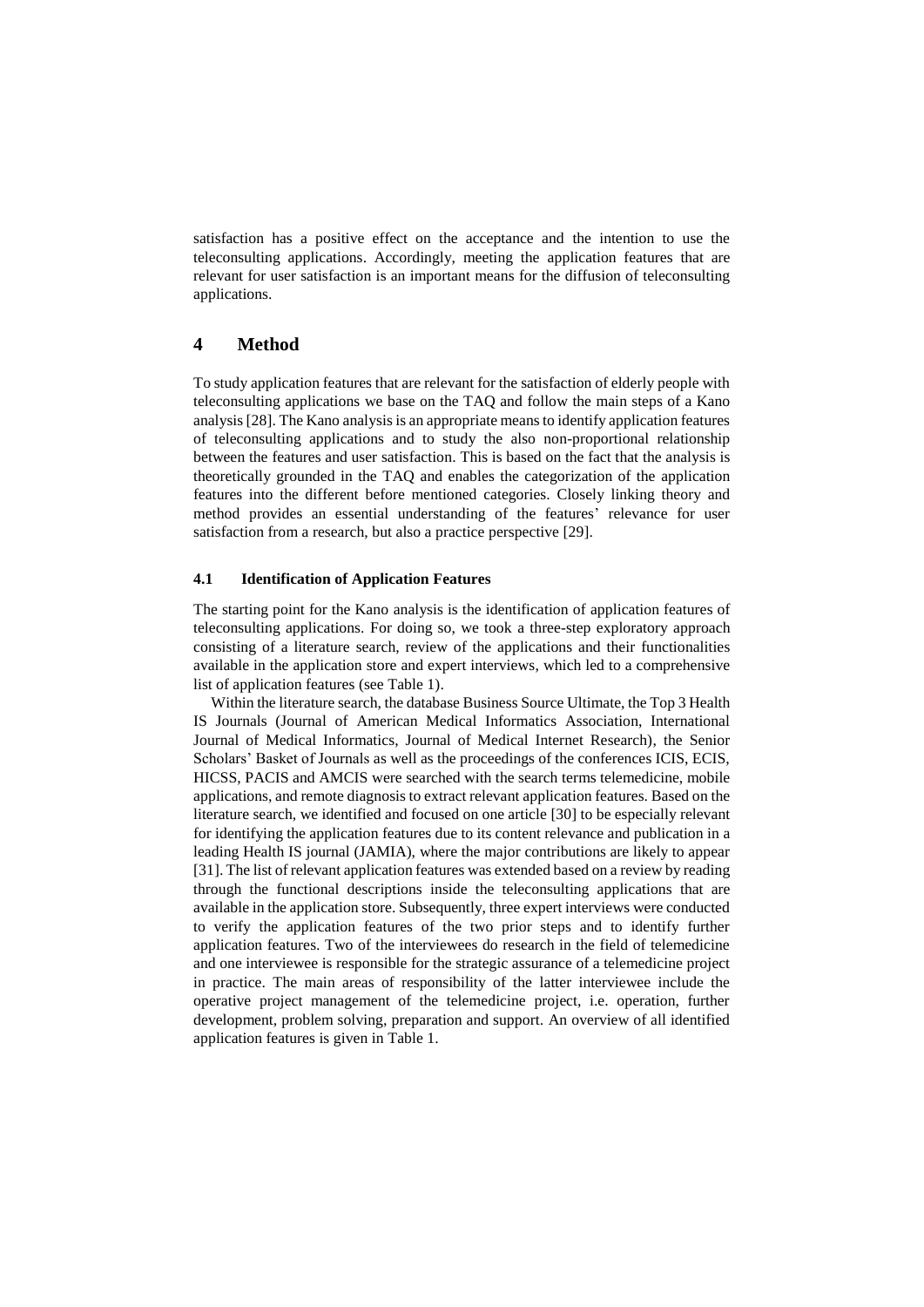**Table 1.** Overview of identified application features

| #   | <b>Identified application feature</b>                                                                           |
|-----|-----------------------------------------------------------------------------------------------------------------|
| #1  | Emergency service/outpatient call button that makes a direct request for medical assistance [2,3]               |
| #2  | (Push) notifications of further individual information/recommendations on the diagnosed disease [2,3]           |
| #3  | Reminder messages about the times for taking medication [2,3]                                                   |
| #4  | Information possibility about data protection [2,3]                                                             |
| #5  | Adding data on health status (e.g. blood pressure, sugar) and medication [3]                                    |
| #6  | Transmission of messages/information to the own family physician [2,3]                                          |
| #7  | Exchange of experience with other patients who have a similar state of health [1,3]                             |
| #8  | Information on health care facilities and pharmacies in the surrounding area (e.g. address, occupancy) [3]      |
| #9  | Direct orders from online pharmacies [2,3]                                                                      |
| #10 | Reminder messages about required examinations/post-treatments [2,3]                                             |
| #11 | Issuing (online) prescriptions [2,3]                                                                            |
| #12 | Time graphs with progress and objectives for the patient $[1,3]$                                                |
| #13 | Possibility of sending image/video material to simplify the diagnosis for the physician [2,3]                   |
| #14 | Evaluation of the physician/physician contact $[2,3]$                                                           |
| #15 | Summary display of the examination results [1,3]                                                                |
| #16 | Practical/clear menu navigation [3]                                                                             |
| #17 | Choice of diagnostic paths in the form of a chat, telephone call or video call [2,3]                            |
|     | Note: [1] Literature search; [2] Review of applications; [3] Expert interviews; # number of application feature |

#### **4.2 Construction of Kano-Questionnaire**

After the identification of application features, we develop a questionnaire to classify each feature. We ask a functional question "What would you say if the application met [feature x], how would you feel?" and a dysfunctional question "What would you say if the application did not meet [feature x], how would you feel?" [29] for each feature with the five answer alternatives "I like it that way", "It must be that way", "I am neutral", "I can live with it that way", and "I dislike it that way". In addition, the user evaluates how important the application feature is ("self-stated importance") (from 1 to 5) to derive priorities for product development and improvement measures [28]. At the beginning, the questionnaire contained a short introduction to the topic, explanations on the use of data and processing instructions.

## **4.3 Data Collection**

We collected data in the form of a paper-based survey from 87 persons of the baby boomer generation (see Table 2). To recruit participants, we followed two approaches. Participants of the respective target age group were recruited based on own contacts and forwarded based on a snowball sampling strategy. In addition, questionnaires were laid out in a physician's practice, which were filled out while waiting for the physician appointment. Our sampling resulted in a total of 100 completed questionnaires in the period from February to March 2020. Due to incomplete data sets and inconsistent user statements, the final sample consists of 87 questionnaires. All participants are from Germany, but more precise information about the particular residential area was not recorded.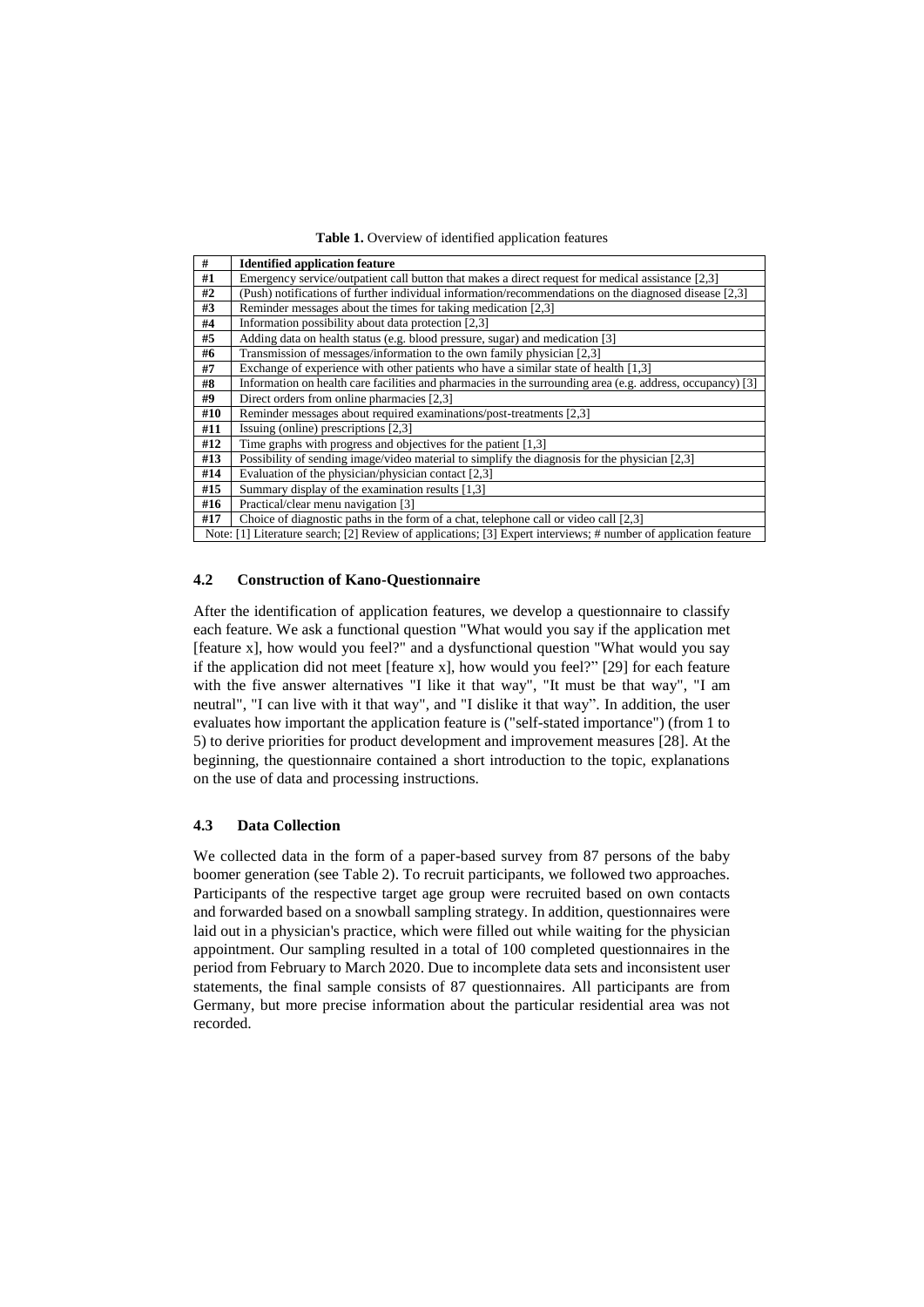| Age (in years)             | Minimum | 50    | <b>Experience with medical</b> | Yes       | 3.5%    |
|----------------------------|---------|-------|--------------------------------|-----------|---------|
| Mean: 57.5, SD: 5.12       | Maximum | 72    | teleconsulting applications    | No        | 96.5%   |
| <b>Sex</b>                 | Male    | 63.2% | <b>Health status</b>           | Excellent | 3.5%    |
|                            | Female  | 36.8% |                                | Very good | 27.9%   |
|                            | Diverse | 0.0%  |                                | Good      | 55.8%   |
| <b>Average duration of</b> | ← 1     | 35.6% |                                | Less good | 12.8%   |
| smartphone usage per       | $1 - 2$ | 48.3% |                                | Poor      | $0.0\%$ |
| day (in hours)             | $2 - 3$ | 13.8% |                                |           |         |
|                            | >3      | 2.3%  |                                |           |         |

**Table 2.** Demographic data of survey participants

# **5 Results**

The evaluation approach for the collected data consists of five main steps [32, 33], which are explained in the following sub-sections.

## **5.1 Categorization According to Classification Scheme, Frequencies, and Rules**

First, the 17 application features are categorized according to the classification scheme provided by Kano (see Table 3) [22] for each participant based on the answers to the functional and dysfunctional questions.

| <b>Application feature</b>                                                                             |           | <b>Dysfunctional question</b> |                |         |           |         |  |  |
|--------------------------------------------------------------------------------------------------------|-----------|-------------------------------|----------------|---------|-----------|---------|--|--|
|                                                                                                        |           | like                          | must-be        | neutral | live with | dislike |  |  |
|                                                                                                        | like      |                               | $\overline{A}$ | A       | A         |         |  |  |
|                                                                                                        | must-be   | R                             |                |         |           | М       |  |  |
| <b>Functional question</b>                                                                             | neutral   |                               |                |         |           | M       |  |  |
|                                                                                                        | live with | R                             |                |         |           | M       |  |  |
|                                                                                                        | dislike   |                               | R              |         | R         |         |  |  |
| Note: A = attractive; I = indifferent; M = must-be; O = one-dimensional; O = questionable; R = reverse |           |                               |                |         |           |         |  |  |

**Table 3.** Evaluation table according to Kano [28]

Then, the frequency of each category per application feature is calculated across all participants. Usually, a particular application feature is assigned to the category with the highest frequency, as this is the predominant view of the participants. If features cannot be uniquely assigned to one of the six categories because two or more frequencies are close together, the following evaluation rule is applied: M>O>A>I.

The feature is assigned to the category that has the higher rank in the hierarchy according to the evaluation rule [33]. The basis of the evaluation rule is the assumption that decisions on product development should primarily take into account those features which lead to dissatisfaction in case of non-fulfillment [34]. According to the classification scheme, the frequencies, and the evaluation rule, no application feature is categorized as attractive, five are categorized as one-dimensional, three as must-be, and nine as indifferent (see Table 4).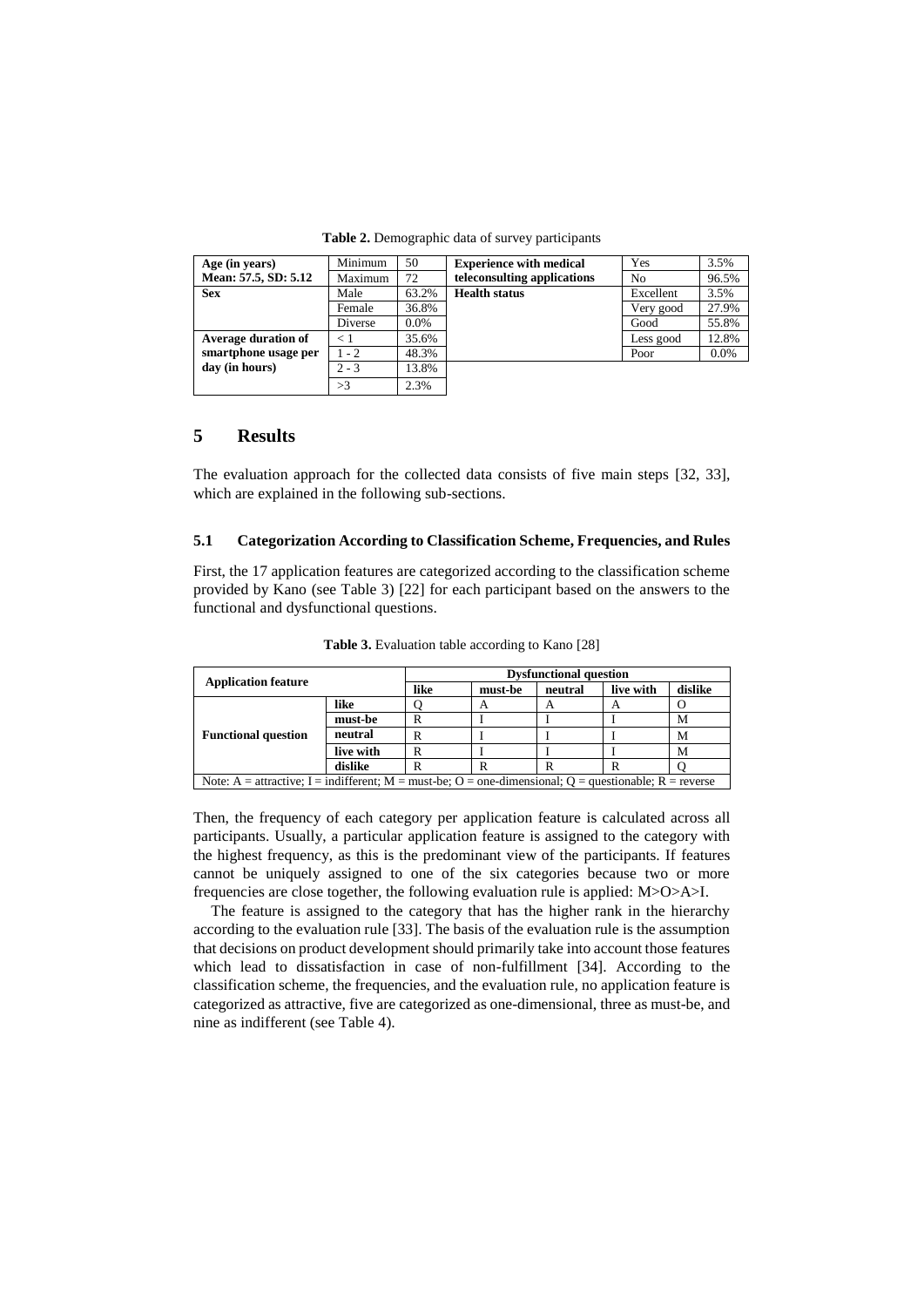| #                                                                            | Attrac-        | One-dimen- | Must-          | Indif- | Reverse        | Ques-          | Rule | Category |
|------------------------------------------------------------------------------|----------------|------------|----------------|--------|----------------|----------------|------|----------|
|                                                                              | tive           | sional     | be             | ferent |                | tionable       |      |          |
| #1                                                                           | 8              | 37         | 18             | 19     | $\overline{c}$ | 1              |      | $\Omega$ |
| #2                                                                           | 10             | 14         | 14             | 35     | 13             | $\theta$       |      | I        |
| #3                                                                           | 8              | 26         | 12             | 29     | 11             | $\overline{0}$ | X    | $\Omega$ |
| #4                                                                           | $\overline{4}$ | 14         | 36             | 29     | 3              | $\theta$       |      | М        |
| #5                                                                           | 12             | 20         | 13             | 29     | 12             | $\mathbf{0}$   |      | I        |
| #6                                                                           | 8              | 31         | 17             | 24     | $\overline{2}$ | $\overline{4}$ |      | $\Omega$ |
| #7                                                                           | $\overline{4}$ | 7          | $\overline{4}$ | 44     | 25             | $\overline{c}$ |      | I        |
| #8                                                                           | 11             | 22         | 13             | 36     | 3              | 1              |      | I        |
| #9                                                                           | 9              | 12         | 9              | 42     | 15             | $\mathbf{0}$   |      | I        |
| #10                                                                          | 13             | 16         | 18             | 31     | 7              | 1              |      | I        |
| #11                                                                          | 18             | 19         | 11             | 31     | $\tau$         | 1              |      | I        |
| #12                                                                          | 10             | 5          | 9              | 52     | 10             | $\theta$       |      | I        |
| #13                                                                          | 7              | 28         | 17             | 20     | 13             | 1              |      | $\Omega$ |
| #14                                                                          | 6              | 11         | 14             | 48     | 6              | $\theta$       |      | I        |
| #15                                                                          | 7              | 24         | 26             | 20     | 8              | 1              |      | M        |
| #16                                                                          | $\overline{2}$ | 26         | 44             | 13     | 1              | 1              |      | M        |
| #17                                                                          | 16             | 24         | 15             | 26     | 5              | $\theta$       | X    | $\Omega$ |
| Note: $#$ = number of application feature; $X$ = evaluation rule was applied |                |            |                |        |                |                |      |          |

**Table 4.** Initial categorization of application features (absolute frequencies)

#### **5.2 Category Strength and Total Strength**

Two further measures help to evaluate the assignment of an application feature to a category [35]: category strength (Cat) and total strength (Tot) [32, 36]. The former is used for quantitative analysis of the strength of assignment of an application feature to a category [33]. The formula is defined as the percentage difference of the highest category above the next highest and can be represented as follows: *Cat = most frequent denomination – 2nd most frequent denomination* [*0%; 100%*]. The larger the Cat, the clearer the assignment of an application feature to a specific category. A Cat of at least 6.0 % shows a statistically significant difference between the most frequent and the second most frequent category at a confidence level of 90.0 %. A Cat of less than 6 % requires a new mixed category to be created, meaning that the application feature cannot be statistically assigned to one of the classic Kano categories. At this point, however, the Tot must also be considered [33]. The Tot is defined as the total percentage of attractive, one-dimensional and must-be answers [36]:  $Tot = A + O + M$ [*0%; 100%*]. The higher the Tot, the higher the percentage of respondents for whom this feature is generally relevant, regardless of categorization. By combining the Tot and the respective category assignment of the features, the order in which the features should be implemented or offered can be determined [33]. If the Cat of an item is less than 6.0% but the Tot is at least 60.0%, the attribute must be assigned to the mixed category [32]. The results of the present study show that two features must be classified in a mixed category (see Table 5).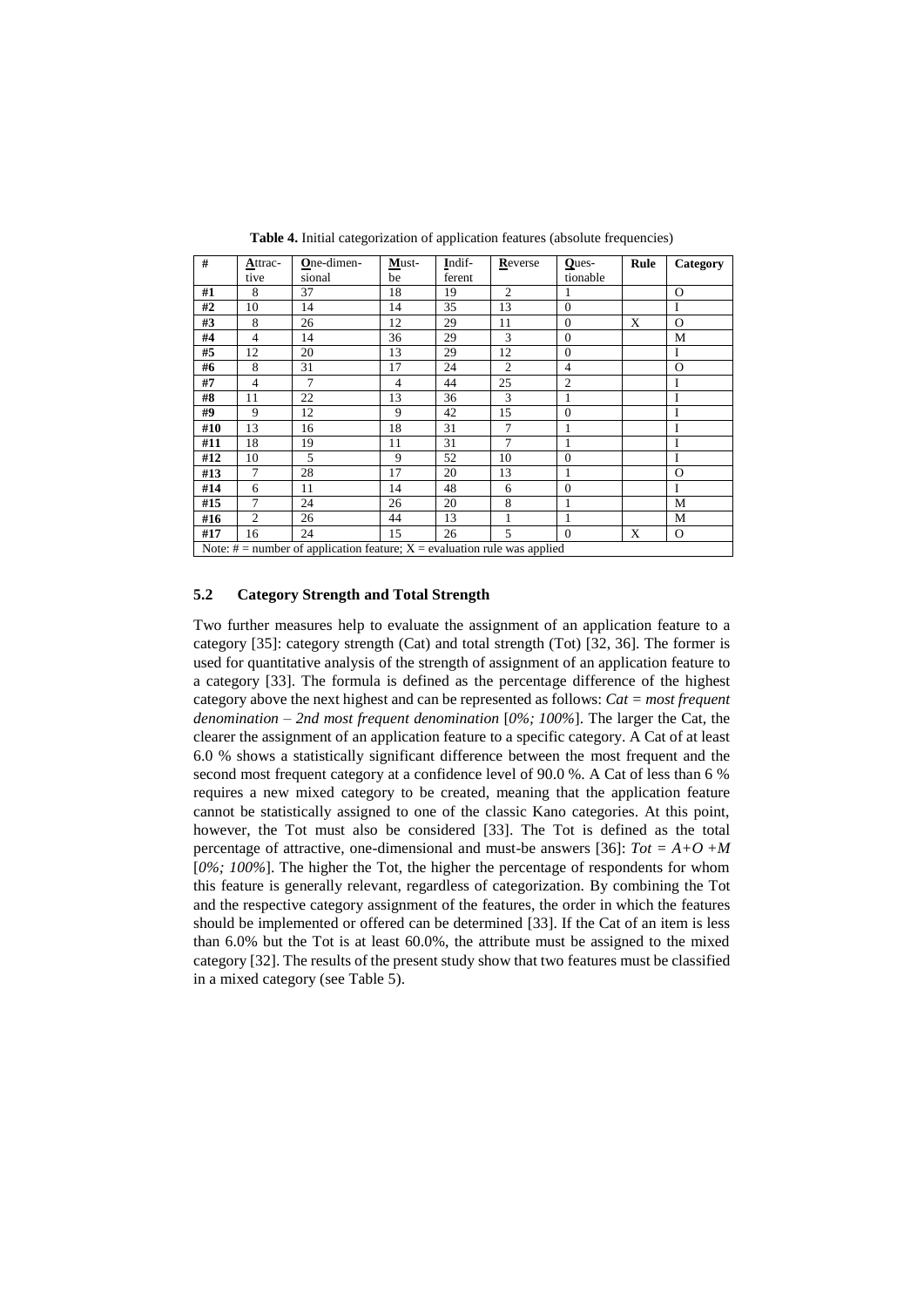| #                                                                                                       | Category | <b>Better</b> | Worse        | Category        | <b>Total</b>    | Fong                     | <b>Importance</b> |  |
|---------------------------------------------------------------------------------------------------------|----------|---------------|--------------|-----------------|-----------------|--------------------------|-------------------|--|
|                                                                                                         |          | <b>Index</b>  | <b>Index</b> | <b>Strength</b> | <b>Strength</b> | <b>Test</b>              | (SSI)             |  |
| #1                                                                                                      | $\Omega$ | 0.55          | $-0.67$      | 21.2%           | 74.1%           | $\overline{\phantom{0}}$ | 4.15              |  |
| #2                                                                                                      | Ī        | 0.33          | $-0.38$      | 24.4%           | 44.2%           |                          | 3.55              |  |
| #3                                                                                                      | $\Omega$ | 0.45          | $-0.51$      | 3.5%            | 53.5%           | X                        | 3.44              |  |
| #4                                                                                                      | М        | 0.22          | $-0.60$      | 8.1%            | 62.8%           | X                        | 4.07              |  |
| #5                                                                                                      | Ī        | 0.43          | $-0.45$      | 10.5%           | 52.3%           | X                        | 3.81              |  |
| #6                                                                                                      | $\Omega$ | 0.49          | $-0.60$      | 8.1%            | 65.1%           | X                        | 4.19              |  |
| #7                                                                                                      | I        | 0.19          | $-0.19$      | 22.1%           | 17.4%           | $\overline{\phantom{0}}$ | 2.56              |  |
| #8                                                                                                      | I        | 0.40          | $-0.43$      | 16.3%           | 53.5%           |                          | 3.59              |  |
| #9                                                                                                      | T        | 0.29          | $-0.29$      | 31.0%           | 34.5%           |                          | 2.69              |  |
| #10                                                                                                     | I        | 0.37          | $-0.44$      | 15.1%           | 54.7%           | -                        | 3.64              |  |
| #11                                                                                                     | I        | 0.47          | $-0.38$      | 13.8%           | 55.2%           | -                        | 3.32              |  |
| #12                                                                                                     | I        | 0.20          | $-0.18$      | 48.8%           | 27.9%           |                          | 3.15              |  |
| #13                                                                                                     | $\Omega$ | 0.49          | $-0.63$      | 9.3%            | 60.5%           | X                        | 3.75              |  |
| #14                                                                                                     | I        | 0.22          | $-0.32$      | 40.0%           | 36.5%           | $\overline{\phantom{0}}$ | 2.93              |  |
| #15                                                                                                     | M(X)     | 0.40          | $-0.65$      | 2.3%            | 66.3%           | X                        | 4.07              |  |
| #16                                                                                                     | M        | 0.33          | $-0.82$      | 20.7%           | 82.8%           | -                        | 4.47              |  |
| #17                                                                                                     | O(X)     | 0.49          | $-0.48$      | 2.3%            | 64.0%           | X                        | 3.83              |  |
| Note: A = attractive; I = indifferent; M = must-be; O = one-dimensional; Q = questionable; R = reverse; |          |               |              |                 |                 |                          |                   |  |
| $#$ = number of application feature; $(X)$ = mixed                                                      |          |               |              |                 |                 |                          |                   |  |

**Table 5.** Extended evaluation of the categorized application features

#### **5.3 Statistical Significance of Categorization**

In order to test the statistical significance of categorization, the Fong test is carried out. This test is used in cases where the evaluation according to the frequency shows only minor differences between the two most frequently mentioned categories [33]. The results show that for seven features the Fong test is significant (see Table 5) and therefore there are only minor differences between the two most frequent category assignments. Thus, it is advisable to examine the self-stated importance to make a classification [33].

#### **5.4 Self-Stated Importance**

The self-stated importance (SSI) is especially helpful if the users' answers are equally distributed over two or more Kano categories [23]. The SSI allows to draw attention to the most important results [22] and to set priorities for product development and improvement measures [28]. The SSI is determined by the weighted average value from 1 (refers to not important at all) to 5 (refers to very important) from the survey data. In the present study, all must-be features can be confirmed to be important (see Table 5). Moreover, the one-dimensional and indifferent categories can each be placed in a priority hierarchy from high SSI to low SSI.

#### **5.5 Better und Worse Indices**

As suggested by previous research [22], we calculated the satisfaction coefficients, which indicate whether the satisfaction can be increased by fulfilling a certain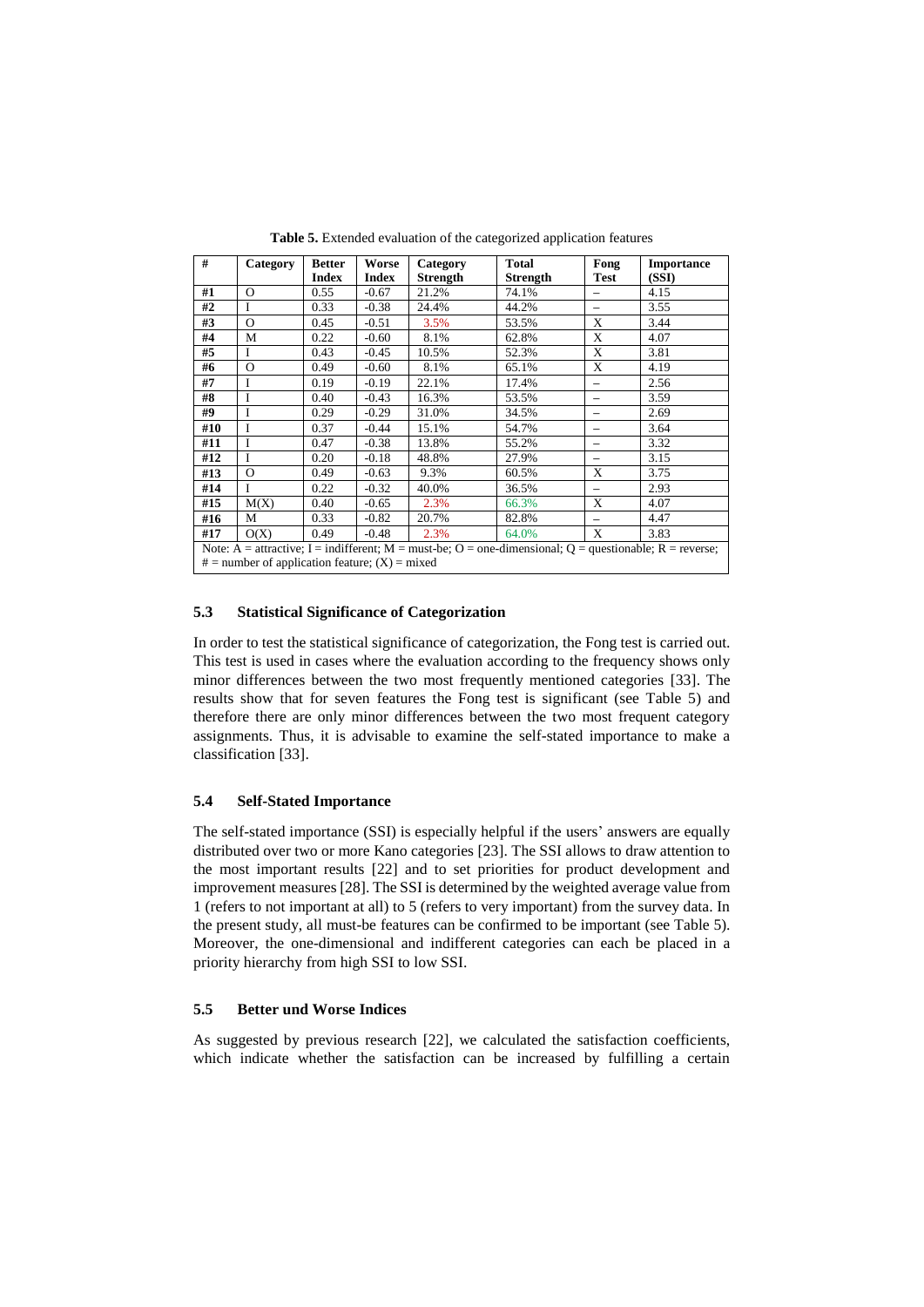application feature or whether the fulfilment of this feature only prevents the user from being dissatisfied [36]. Thus, the determination of the satisfaction coefficients is suitable for providing additional information in case of ambiguous category allocations [33]. There are two satisfaction coefficients [33]: The better index indicates whether satisfaction increases by fulfilling a specific application feature. The worse index indicates whether user satisfaction decreases if the application feature is not met. The better index ranges from 0 to 1: the closer the value is to 1, the higher the influence on satisfaction. The worse index ranges from 0 to -1. An index of -1 indicates that the influence on the dissatisfaction is particularly strong if the analyzed application feature is not fulfilled [28]. Values from 0.5 for the better index are considered as significant, while values from -0.5 for the worse index are considered as critical. The satisfaction coefficients should always be interpreted in relation to each other [33]. Looking at the results of this study (see Table 5), the emergency service/outpatient call button that makes a direct request for medical assistance proves to be particularly significant, which points to an indispensable implementation of this feature in the application.

#### **5.6 Summary of Results**

With the help of the Kano analysis, this paper shows how each application feature affects satisfaction and dissatisfaction with teleconsulting applications. The application features can be classified into four categories: must-be, one-dimensional, indifferent, and mixed. The results show that two features, i.e. information possibility about data protection and practical/clear menu navigation are classified as must-be, which means that teleconsulting applications should offer these features, as they are a decisive competitive factor [34]. If they are not fulfilled, the user will have no interest in the teleconsulting application. Four attributes are categorized as one-dimensional: Emergency service/outpatient call button that makes a direct request for medical assistance; reminder messages regarding the times for taking medication; transmission of messages/information to the own family physician; and possibility of sending image/video material to simplify the diagnosis for the physician. The higher the degree of fulfilment of these application features, the higher the user satisfaction and vice versa. Features that have been assigned as one-dimensional are explicitly requested by the user [37]. Moreover, nine attributes are classified as indifferent, which means that they have no influence on the satisfaction with the application: (Push) notifications of further individual information/recommendations on the diagnosed disease; adding data on health status and medication; exchange of experiences with other patients who have a similar health status; information on health care facilities and pharmacies in the surrounding area; ordering directly from online pharmacies; reminder messages about required examinations/post-treatments; issuing (online) prescriptions; time graphs with progress and objectives for the patient; evaluation of the physician/physician contact. In addition, two features, i.e. summary display of the examination results; and choice of diagnostic paths in the form of a chat, telephone call or video call, were assigned to the mixed category in the course of the evaluation method [22, 32, 33].

Figure 2 shows a summarized graphical representation of the results in the coordinate system.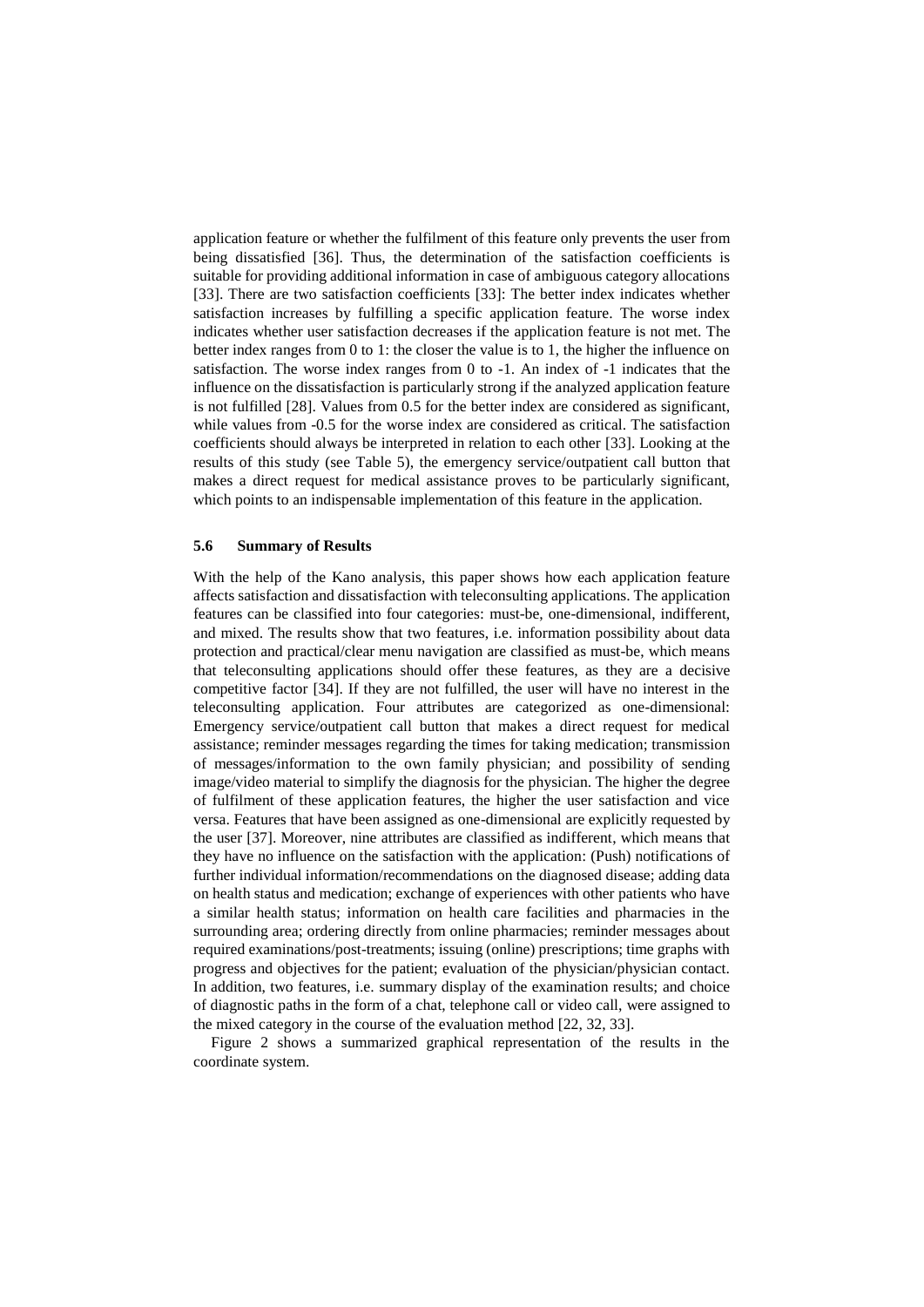

**Figure 2.** The Kano model of satisfaction supplemented with our results

# **6 Discussion**

We aim to provide an understanding on the attributes that form user satisfaction of teleconsulting applications of baby boomers generation. Based on the theory of attractive qualities (TAQ) [13] we develop a general understanding of elderly peoples' expectations of teleconsulting applications regarding application features. For this purpose, 17 application features were identified by literature search, review of teleconsulting applications available in the application store, and expert interviews. These were then evaluated and categorized with the help of a Kano questionnaire from participants belonging to the baby boomer generation.

#### **6.1 Research Contributions**

Research in the stream of telemedicine has revealed the effectiveness, e.g. the diagnostic accuracy, of teleconsulting as comparable to personal physician visits in a wide range of applications and environments [16]. Building on these promising results, we examine how these effective applications achieve user satisfaction that – together with other factors, e.g. social or cultural factors  $[38]$  – in turn leads to users' intention to use the technology and the exploitation of its potential. Focusing on technological aspects, we identify 17 application features of teleconsulting applications, which sheds the light on possible ways how to design the applications.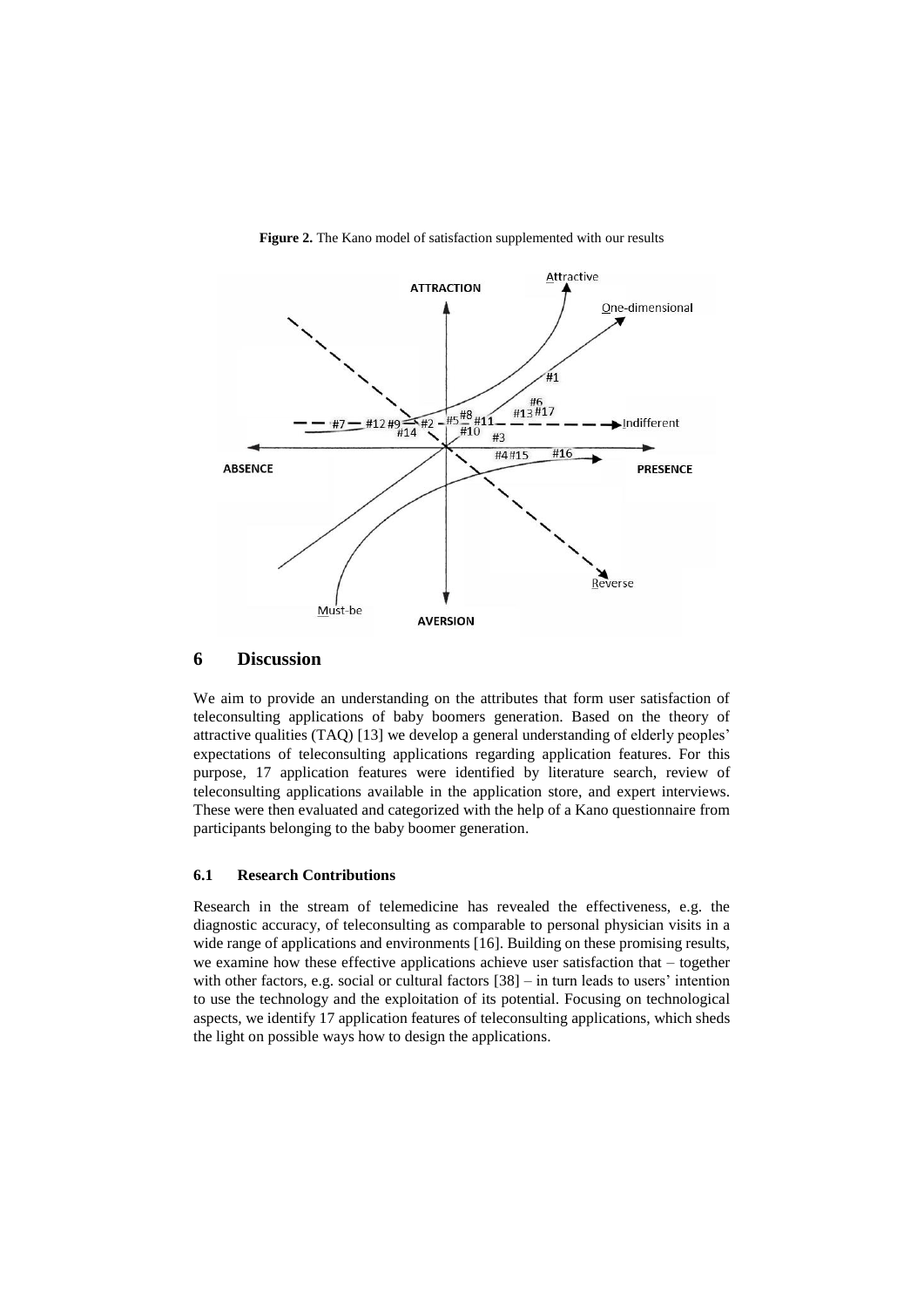Thereupon, following similar approaches in IS research studying product features [26, 27], we introduce the Kano analysis [13] as an appropriate methodological approach to evaluate the relevance of these application features for the elderly peoples' satisfaction with teleconsulting applications. The results reveal that the application features can be classified into different categories, namely must-be, one-dimensional, indifferent, and mixed category. We contribute that the application features do not necessarily have a proportional relationship with user satisfaction, i.e. for the features categorized as must-be. The presence of the application features information possibility for data protection and practical/clear menu navigation prevent elderly people from being dissatisfied with the application, but they take these features for granted, meaning that their presence does not result in satisfaction with the application. Moreover, not all application features are relevant for the elderly peoples' user satisfaction as they do not influence the satisfaction, i.e. the indifferent application features. Thus, we highlight that the application features can be placed in a hierarchical order depending on their relevance for creating user satisfaction, namely by considering their assigned category as well as the better and worse indices [39]. For some application features, user satisfaction increases significantly with only a small improvement in the application performance, while for some other features it increases only slightly, even though the application performance has been greatly improved.

Further, we focus on elderly people, i.e. the baby boomer generation, which is an important user group of teleconsulting applications as they already represent a large part of the population [11] and their health provision will be a major challenge for health systems in the future due to the demographic change and age-related health problems [12]. Research highlighted the importance of age-sensitive design of technologies as an important aspect of information systems research [20]. Thus, we contribute by revealing elderly peoples' needs and expectations towards application features of teleconsulting applications and derive age-sensitive recommendations for the design of these applications. Moreover, elderly people are more likely to maintain their status quo [19], i.e. person-to-person visits of physicians, and evade new innovations. Features that are categorized to the attractive category lead to attraction to a specific product [13] such as teleconsulting applications and thereby lead to an abandonment of the status quo. Our result did not reveal an identified application feature to be attractive. Thus, we highlight that there is a need to design further application features and study the factors leading an application feature to be attractive in the view of the elderly people.

#### **6.2 Recommendations for Future Teleconsulting Application Development**

The results of the paper at hand have implications for the design and development of teleconsulting applications as they allow the derivation of recommendations for how user satisfaction with these applications can be increased. Identifying and categorizing the critical features for user satisfaction by the Kano analysis helps to focus on the important features for increasing satisfaction [36], namely where users notice their impact the most [22]. If developers know to what extent an application feature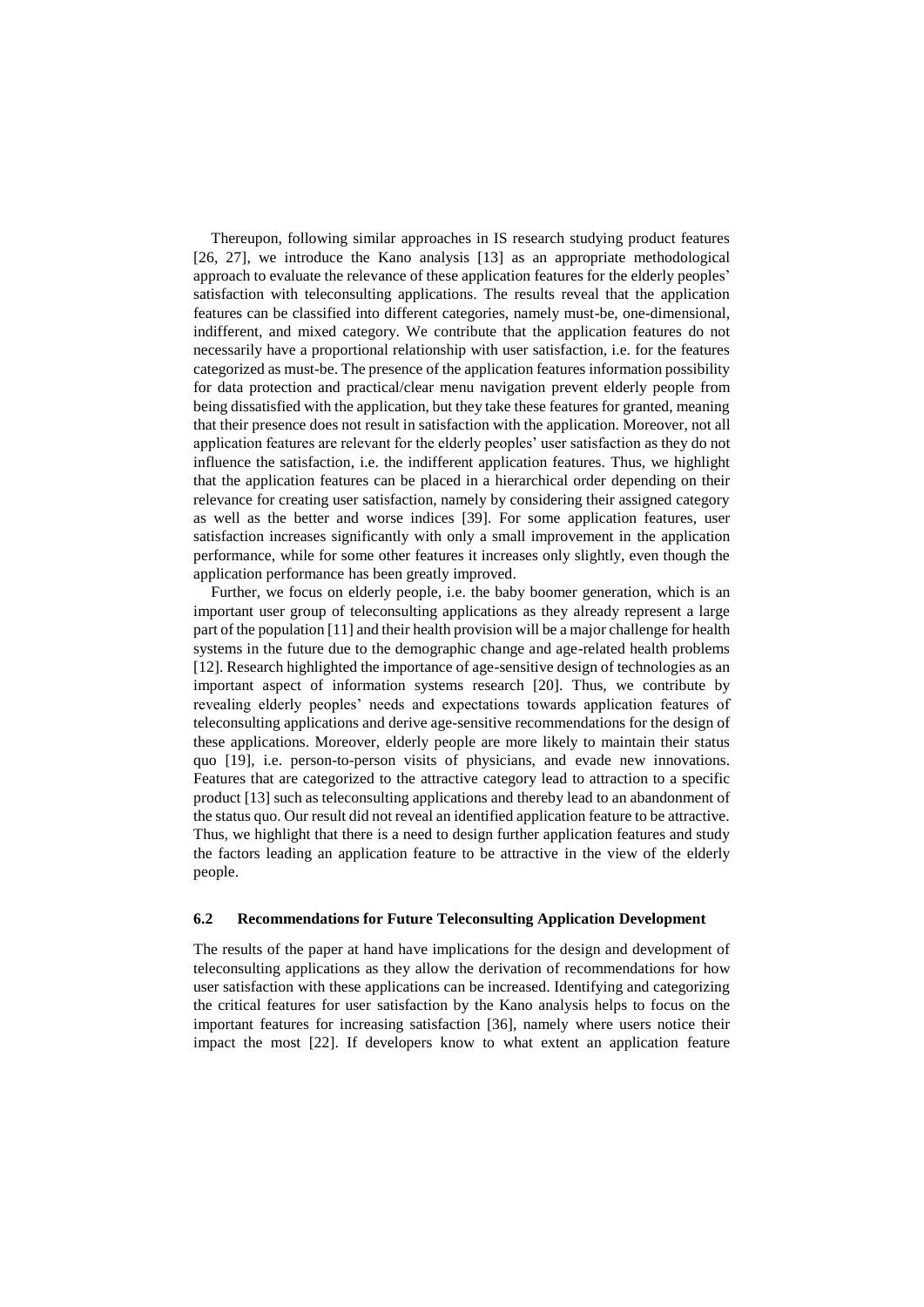influences the user satisfaction and are aware of the relative importance of this feature, a satisfaction portfolio can be created and appropriate measures be taken.

**Fulfilment of must-be features and competitiveness in one-dimensional features.** A general recommendation in line with the TAQ [13] for application development is to strive to meet all must-be features and to be competitive with the market leaders in the one-dimensional features. The improvement of a must-be feature that has already reached a satisfactory level is not productive compared to the improvement of a one-dimensional or attractive one. Accordingly, application developers in the field of teleconsulting applications should ensure that the must-be features, i.e. practical/clear menu navigation, information possibilities for data protection, and a summary display of examination results, are implemented. They should then focus on the one-dimensional categories, with special attention to the respective satisfaction coefficients and SSIs. Factors that have both low satisfaction and low importance are of low priority. Top priority is given to application features that the user considers important and those that have disadvantages compared to competitors' products [37]. A similar approach is recommended for the application features with an indifferent classification, although these generally have the lowest priority.

**Research and implementation of new features of the attractive category.** For application developers, it may not be enough to satisfy users under the current highly competitive conditions by simply meeting the essential features. Thus, we recommend application developers to implement new and innovative features perceived as attractive that meet user needs and differentiate from the competitors, because none of the identified features in our study is an attractive feature for elderly people. To come up with new features, the potential users that are selected to present a variety of different user needs should be involved in an early stage of the product development process. New features to gain attractiveness should especially address the utility of the application, because elderly people are mainly driven by utilitarian factors rather than hedonic ones to adopt and use technology [8]. According to the TAQ [13], the same feature may change category over time, i.e. attractive features can become onedimensional and ultimately must-be, because the user needs towards the application features are dynamic rather than static [39]. In other words, products that were perceived as innovative and attractive are no longer considered so, and user satisfaction may no longer be achieved. The timely development and introduction of a teleconsulting application with innovative features is therefore important [39].

#### **6.3 Limitations**

The present study is not free of limitations. The majority of participants has not used a teleconsulting application yet. Future research could investigate whether the evaluation of application features changes when users have gained experience with these applications or how individual differences shape the evaluation of a technology [40, 41].

Moreover, we focus on possible patients, i.e. the elderly people, as users of teleconsulting applications. Further users of the applications are the physicians. The physicians might evaluate the distinct application features differently, implicating that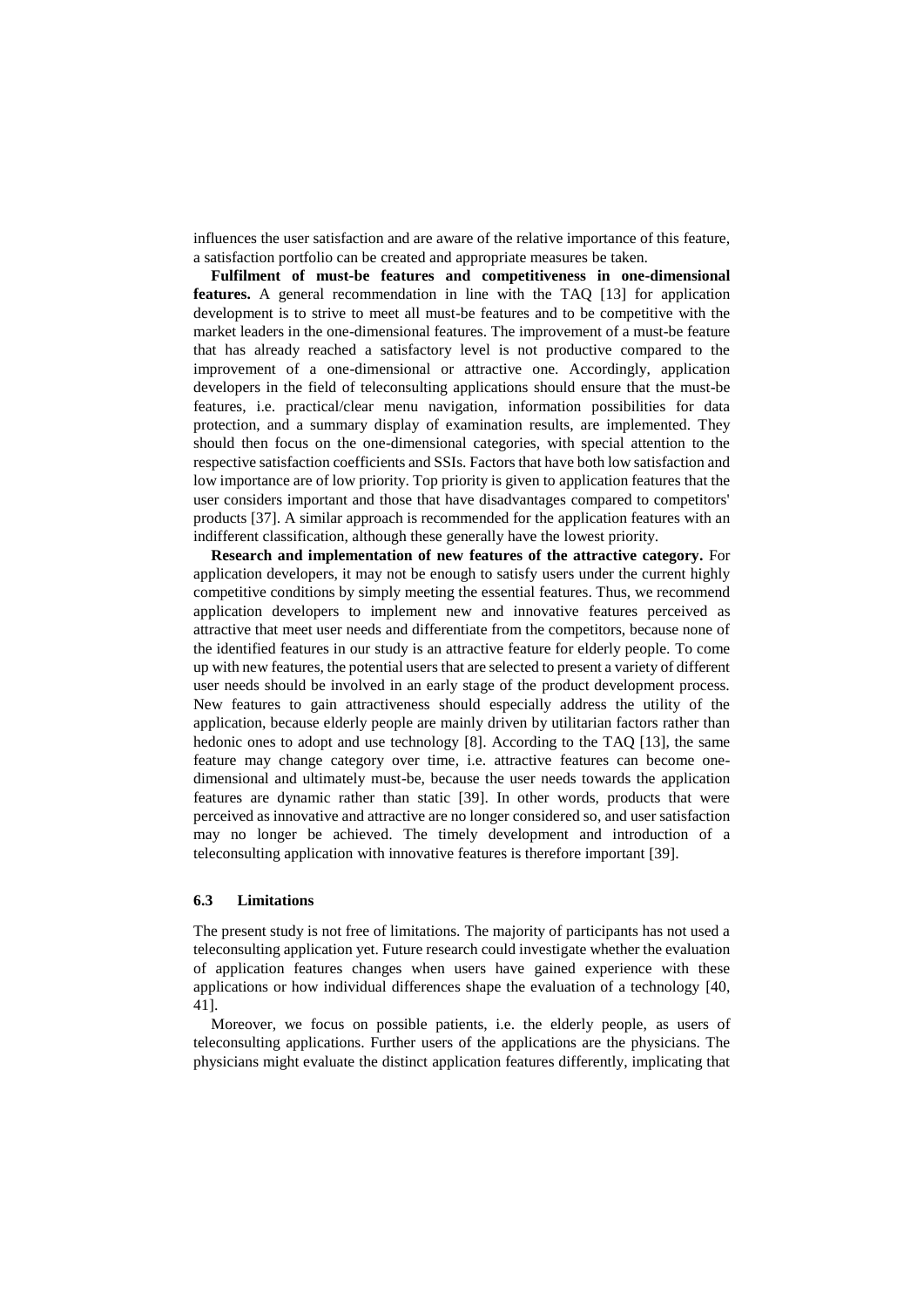there are differences between patients and physicians in which application features lead to satisfaction and dissatisfaction.

We base our study on the TAQ and the KANO analysis to prioritize teleconsulting application features. However, there exist further approaches for prioritization such as analytic hierarchy process or quality function development, which may supplement the results of our study.

Furthermore, we did not distinguish between less and more severe diseases, although user might evaluate the features differently depending on the severity of the disease, e.g. might value specific features only in the case of severe or chronic diseases. This is relevant for studying baby boomers, because within the generation there might be great variety in the severity of the diseases, with some potential users having chronic or multiple comorbid diseases.

Finally, we evaluate the application features in terms of their relevance for creating user satisfaction, while not accounting for their relevance for medical effectiveness, although those two might be related. Future research could account for both evaluation criteria, i.e. user satisfaction and medical effectiveness, and specify to which degree recommendations resulting from the user satisfaction perceptive overlap or do not overlap with recommendations resulting from a medical effectiveness perspective.

# **7 Conclusion**

In this paper, we conducted an empirical research to investigate the application features of teleconsulting applications that influence the satisfaction of the baby boomer generation. We identified 17 application features in existent literature, by reviewing existing teleconsulting applications and by interviewing experts. Subsequently, 87 persons of the baby boomer generation were surveyed to evaluate the previously identified application features according to the Kano analysis. The present research shows that the application features can be categorized into four categories, which has implications for application developers in their endeavor to ensure user satisfaction.

# **References**

- 1. Hasebrook, J.P., Hinkelmann, J., Volkert, T., Rodde, S., Hahnenkamp, K.: Securing the continuity of medical competence in times of demographic change: A proposal. JMIR Research Protocols 5, e240 (2016)
- 2. Hoque, R., Sorwar, G.: Understanding factors influencing the adoption of mHealth by the elderly: An extension of the UTAUT model. International Journal of Medical Informatics 101, 75–84 (2017)
- 3. Reis, L., Maier, C., Mattke, J., Creutzenberg, M., Weitzel, T.: Addressing user resistance would have prevented a healthcare AI project failure. MIS Quarterly Executive 19, 279–296 (2020)
- 4. Jansen-Kosterink, S., Dekker-van Weering, M., van Velsen, L.: Patient acceptance of a telemedicine service for rehabilitation care: A focus group study. International Journal of Medical Informatics 125, 22–29 (2019)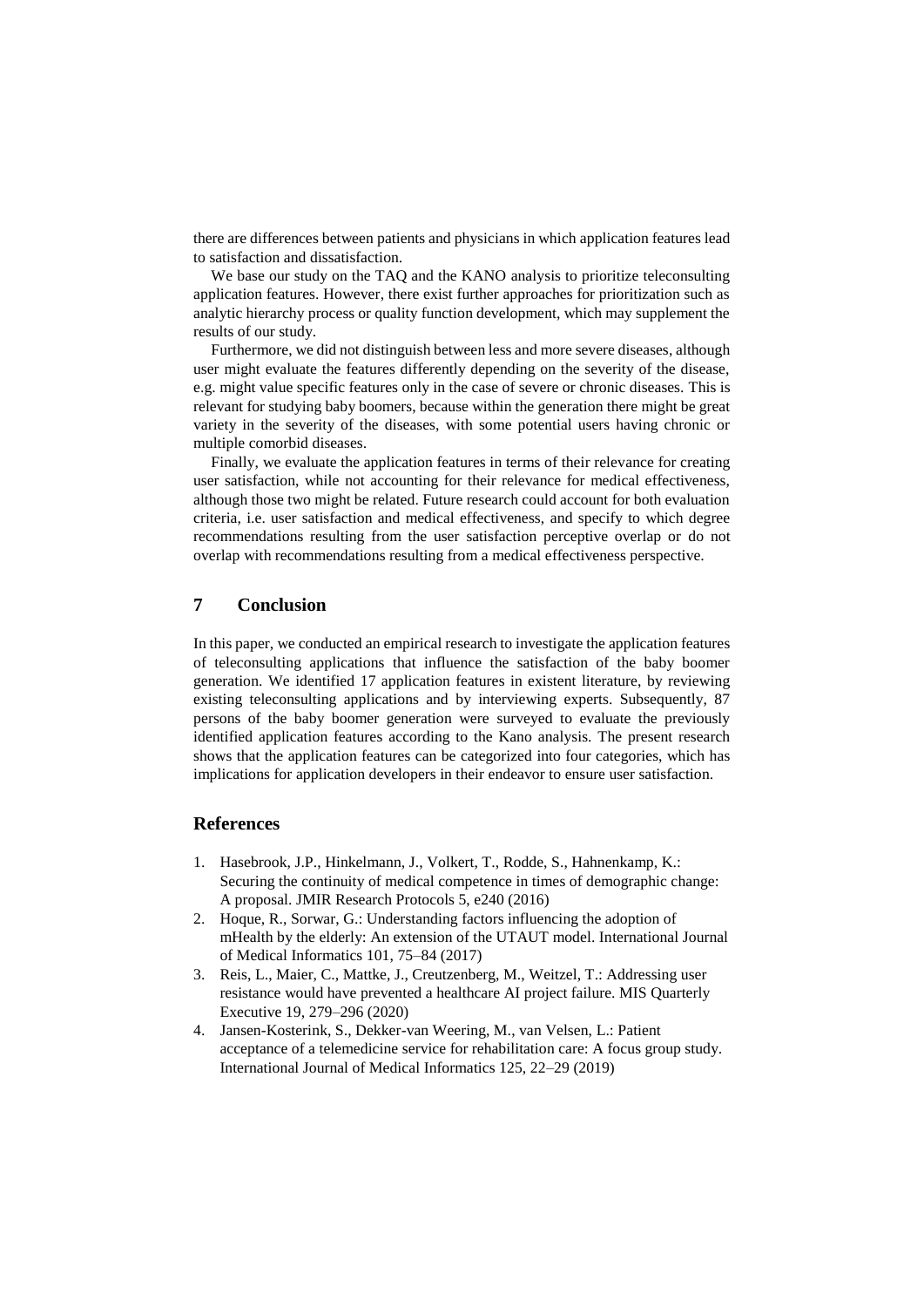- 5. Khairat, S., Liu, S., Zaman, T., Edson, B., Gianforcaro, R.: Factors determining patients' choice between mobile health and telemedicine: Predictive analytics assessment. JMIR Mhealth Uhealth 7, e13772 (2019)
- 6. Williams, C.W., Oetjen, D.: An ethical analysis of telemedicine: implications for future research. International Journal of Telemedicine and Clinical Practices 1, 4– 16 (2015)
- 7. Mueller, B.: Telemedicine Arrives in the U.K.: '10 Years of Change in One Week', https://www.nytimes.com/2020/04/04/world/europe/telemedicine-ukcoronavirus.html
- 8. Maier, C., Laumer, S., Eckhardt, A.: Technology adoption by elderly people An empirical analysis of adopters and non-adopters of social networking sites. Proceedings of the 10th International Conference on Wirtschaftsinformatik, 85– 110 (2011)
- 9. DeLone, W.H., McLean, E.R.: The DeLone and McLean model of information systems success: A ten-year update. Journal of Management Information Systems 19, 9–30 (2003)
- 10. Laumer, S., Maier, C., Weitzel, T.: Information quality, user satisfaction, and the manifestation of workarounds: a qualitative and quantitative study of enterprise content management system users. European Journal of Information Systems 26, 333–360 (2017)
- 11. Tennant, B., Stellefson, M., Dodd, V., Chaney, B., Chaney, D., Paige, S., Alber, J.: eHealth literacy and web 2.0 health information seeking behaviors among baby boomers and older adults. Journal of Medical Internet Research 17, e70 (2015)
- 12. LeRouge, C., van Slyke, C., Seale, D., Wright, K.: Baby boomers' adoption of consumer health technologies: Survey on readiness and barriers. Journal of Medical Internet Research 16, e200 (2014)
- 13. Kano, N., Seraku, F., Takahashi, F., Tsuji, S.: Attractive quality and must-be quality. The Journal of Japanese Society for Quality Control 14, 39–48 (1984)
- 14. WHO Global Observatory for eHealth: Telemedicine: opportunities and developments in Member States: report on the second global survey on eHealth. World Health Organization, Geneva, https://apps.who.int/iris/handle/10665/44497 (2010)
- 15. Swanson Kazley Abby, McLeod Amy C., Wager Karen A.: Telemedicine in an international context: Definition, use, and future. In: Nir Menachemi, Sanjay Singh (eds.) Health Information Technology in the International Context, 12, pp. 143–169. Emerald Group Publishing Limited (2012)
- 16. Bashshur, R.L., Shannon, G., Krupinski, E.A., Grigsby, J.: Sustaining and realizing the promise of telemedicine. Telemedicine Journal and e-health 19, 339–345 (2013)
- 17. World Health Organization: mHealth: new horizons for health through mobile technologies. World Health Organization, Geneva, https://apps.who.int/iris/bitstream/handle/10665/44607/9789241564250\_eng.pdf? sequence=1&isAllowed=y (2011)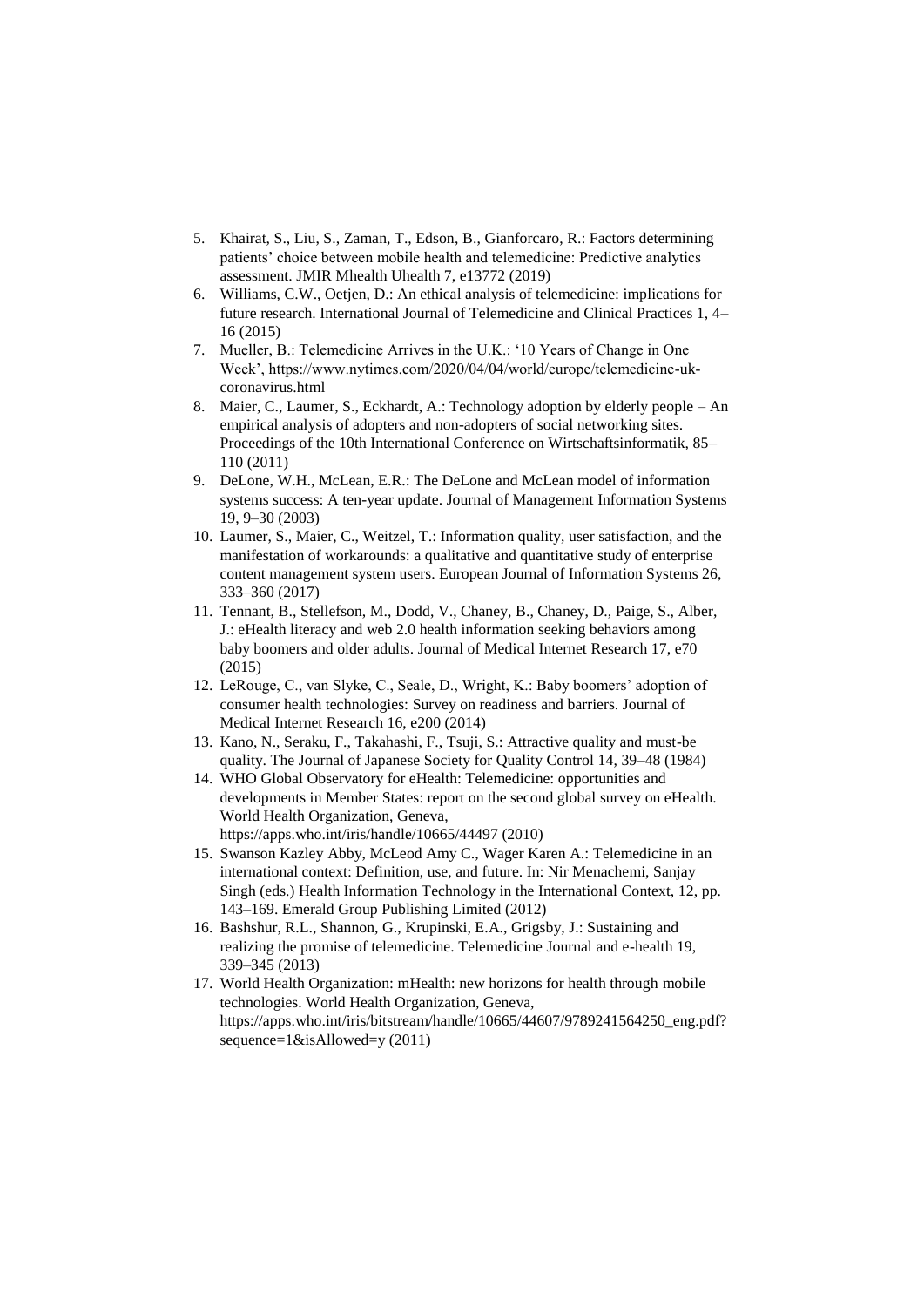- 18. Wootton, R.: Twenty years of telemedicine in chronic disease management an evidence synthesis. Journal of telemedicine and telecare 18, 211–220 (2012)
- 19. Kim, H.-W., Kankanhalli, A.: Investigating user resistance to information systems implementation: A status quo bias perspective. MIS Quarterly 33, 567– 582 (2009)
- 20. Pak, R., Price, M.M., Thatcher, J.: Age-sensitive design of online health information: Comparative usability study. Journal of Medical Internet Research 11, e45 (2009)
- 21. Deloitte: Deloitte Babyboomer-Studie Digitaler als ihr Ruf: Die Babyboomer im technologischen Wandel, https://www2.deloitte.com/de/de/pages/presse/contents/Deloitte-Babyboomer-Studie.html
- 22. Berger et al.: Kano's methods for understanding customer-defined quality. Center for Quality of Management Journal 2, 3–36 (1993)
- 23. Wang Ting, Ji Ping, Ben Clegg: Understanding customer needs through quantitative analysis of Kano's model. International Journal of Quality & Reliability Management 27, 173–184 (2010)
- 24. Matzler, K., Fuchs, M., Schubert, A.: Employee satisfaction: Does Kano's model apply? Total Quality Management & Business Excellence 15, 1179–1198 (2004)
- 25. Chen, C.-C., Chuang, M.-C.: Integrating the Kano model into a robust design approach to enhance customer satisfaction with product design. International Journal of Production Economics 114, 667–681 (2008)
- 26. Stade, M., Seyff, N.: Features for Mobile Feedback Tools: Applying the KANO Method. In: Mensch und Computer 2017 - Tagungsband, pp. 171–180. Gesellschaft für Informatik e.V, Regensburg (2017)
- 27. Yao, M.-L., Chuang, M.-C., Hsu, C.-C.: The Kano model analysis of features for mobile security applications. Computers & Security 78, 336–346 (2018)
- 28. Bailom, F., Hinterhuber, H.H., Matzler, K., Sauerwein, E.: Das Kano-Modell der Kundenzufriedenheit. Marketing ZFP 18, 117–126 (1996)
- 29. Witell, L., Löfgren, M., Dahlgaard, J.J.: Theory of attractive quality and the Kano methodology – the past, the present, and the future. Total Quality Management  $\&$ Business Excellence 24, 1241–1252 (2013)
- 30. Cronin, R.M., Conway, D., Condon, D., Jerome, R.N., Byrne, D.W., Harris, P.A.: Patient and healthcare provider views on a patient-reported outcomes portal. Journal of the American Medical Informatics Association 25, 1470–1480 (2018)
- 31. Webster, J., Watson, R.T.: Analyzing the past to prepare for the future: Writing a literature review. MIS Quarterly 26, xiii–xxiii (2002)
- 32. Sauerwein, E.: Das Kano-Modell der Kundenzufriedenheit. In: Sauerwein, E. (ed.) Das Kano-Modell der Kundenzufriedenheit: Reliabilität und Validität einer Methode zur Klassifizierung von Produkteigenschaften, pp. 27–55. Deutscher Universitätsverlag, Wiesbaden (2000)
- 33. Hölzing, J.A.: Die Kano-Theorie der Kundenzufriedenheitsmessung. Eine theoretische und empirische Überprüfung. Gabler Verlag / GWV Fachverlage GmbH Wiesbaden, Wiesbaden (2008)